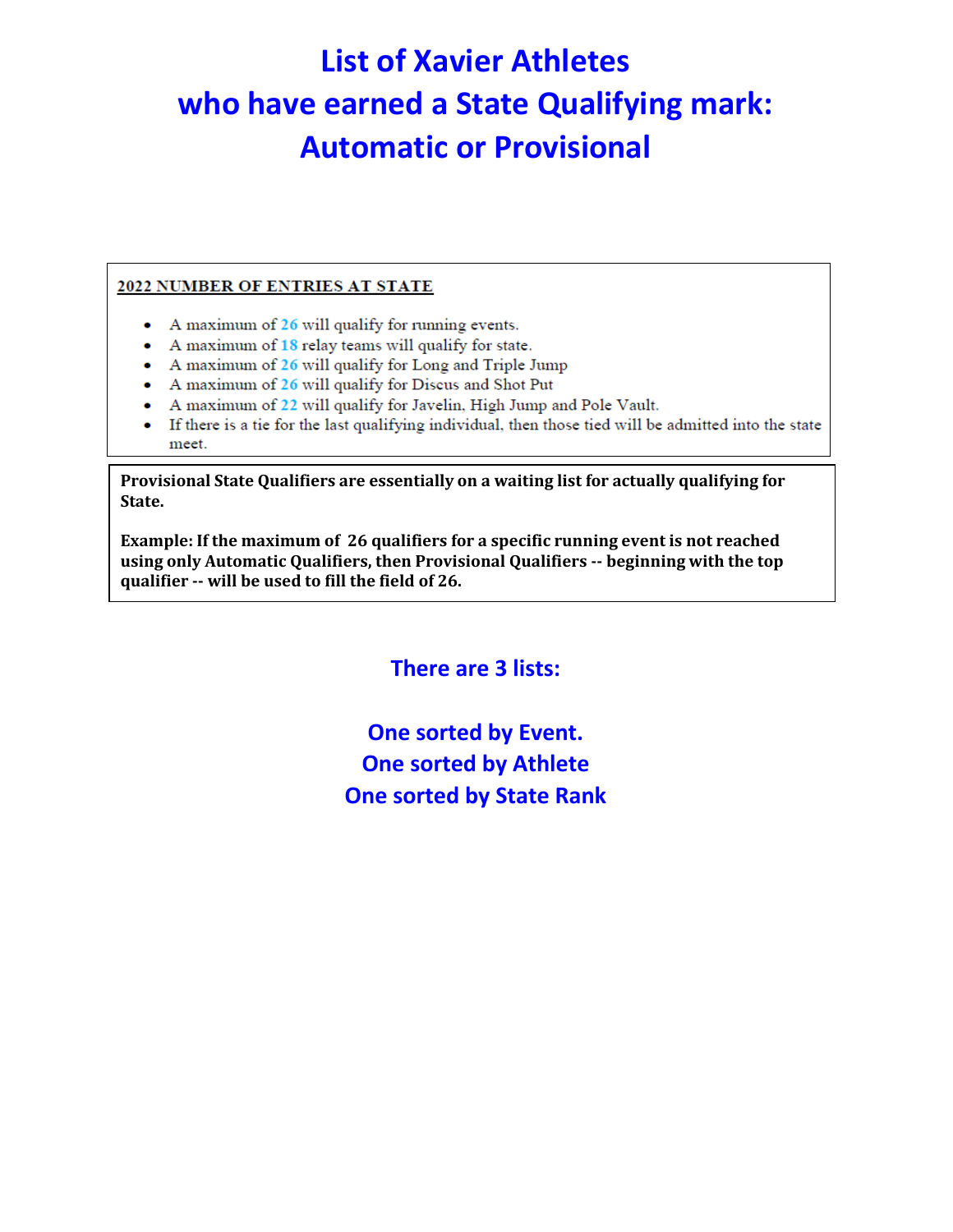## **Based on the AzPreps Girls Track & Field Stat Page as of 1:00 PM on May 2**

|                        | 5/2             |                   |             |                   |
|------------------------|-----------------|-------------------|-------------|-------------------|
|                        | <b>By Event</b> | <b>Qualifying</b> |             | Div I             |
| <b>Athlete</b>         | <b>Event</b>    | <b>Standard</b>   | <b>Mark</b> | <b>State Rank</b> |
| Veloria, Julianne      | 100             | Prov.             | 12.67       | 16                |
| <b>Stoller, Marley</b> | 100             | Prov.             | 12.90       | 35                |
| Gonzalez, Cierra       | 200             | Prov.             | 26.19       | 17                |
| Gomez, Bella           | 200             | Prov.             | 26.34       | 22                |
| Veloria, Julianne      | 200             | Prov.             | 26.44       | 24                |
| Moran, Madigan         | 200             | Prov.             | 26.69       | $35+$             |
| Stoller, Marley        | 400             | Prov.             | 59.26       | 14                |
| Gomez, Bella           | 400             | Prov.             | 59.86       | 16                |
| Veloria, Julianne      | 400             | Prov.             | 60.50       | 24                |
| Stoller, Mia           | 400             | Prov.             | 60.77       | 29                |
| Lopez, Mackenzie       | 400             | Prov.             | 61.76       | $35+$             |
| Goforth, Tatum         | 800             | <b>AUTO</b>       | 2:18.62     | 9                 |
| Brown, Reese           | 800             | Prov.             | 2:22.87     | 19                |
| Brown, Reese           | 1600            | Prov.             | 5:20.77     | 14                |
| Wheeling, Hanna        | 1600            | Prov.             | 5:23.44     | 19                |
| Alaimo, Catherine      | 1600            | Prov.             | 5:28.04     | 23                |
| Wheeling, Hanna        | 3200            | Prov.             | 11:39.90    | 11                |
| Brown, Reese           | 3200            | Prov.             | 11:45.21    | 13                |
| Hinkle, Nora           | 3200            | Prov.             | 11:59.49    | 24                |
| Gonzalez, Cierra       | 100 HH          | Prov.             | 15.81       | 15                |
| Lopez, Mackenzie       | 100 HH          | Prov.             | 16.63       | 25                |
| Burrage, Kaira         | 300 IH          | Prov.             | 47.63       | 12                |
| Lopez, Mackenzie       | 300 IH          | Prov.             | 47.80       | 13                |
| Soderstrom, Elena      | <b>Discus</b>   | Prov.             | $95 - 6$    | 21                |
| Gonzalez, Cierra       | H. Jump         | Prov.             | $5 - 2$     | T-6               |
| Higgins, Ellie         | H. Jump         | Prov.             | $4 - 11$    | $T-25$            |
| Higgins, Ellie         | Javelin         | Prov.             | $93 - 7$    | $T-18$            |
| Ward, Riley            | Javelin         | Prov.             | 89-7        | 25                |
| Gonzalez, Cierra       | L. Jump         | <b>AUTO</b>       | 17-10.5     | $T-8$             |
| Allen, Avery           | P. Vault        | <b>AUTO</b>       | $12 - 0$    | $T-2$             |
| Soderstrom, Elena      | Shot            | Prov.             | $32 - 3$    | 15                |
| Team                   | 4x100           | Prov.             | 49.74       | 11                |
| Team                   | 4x400           | <b>AUTO</b>       | 4:01.59     | 5                 |
| Team                   | 4x800           | AUTO              | 9:52.68     | 4                 |

## **Bold Red Text indicate the most recent updates**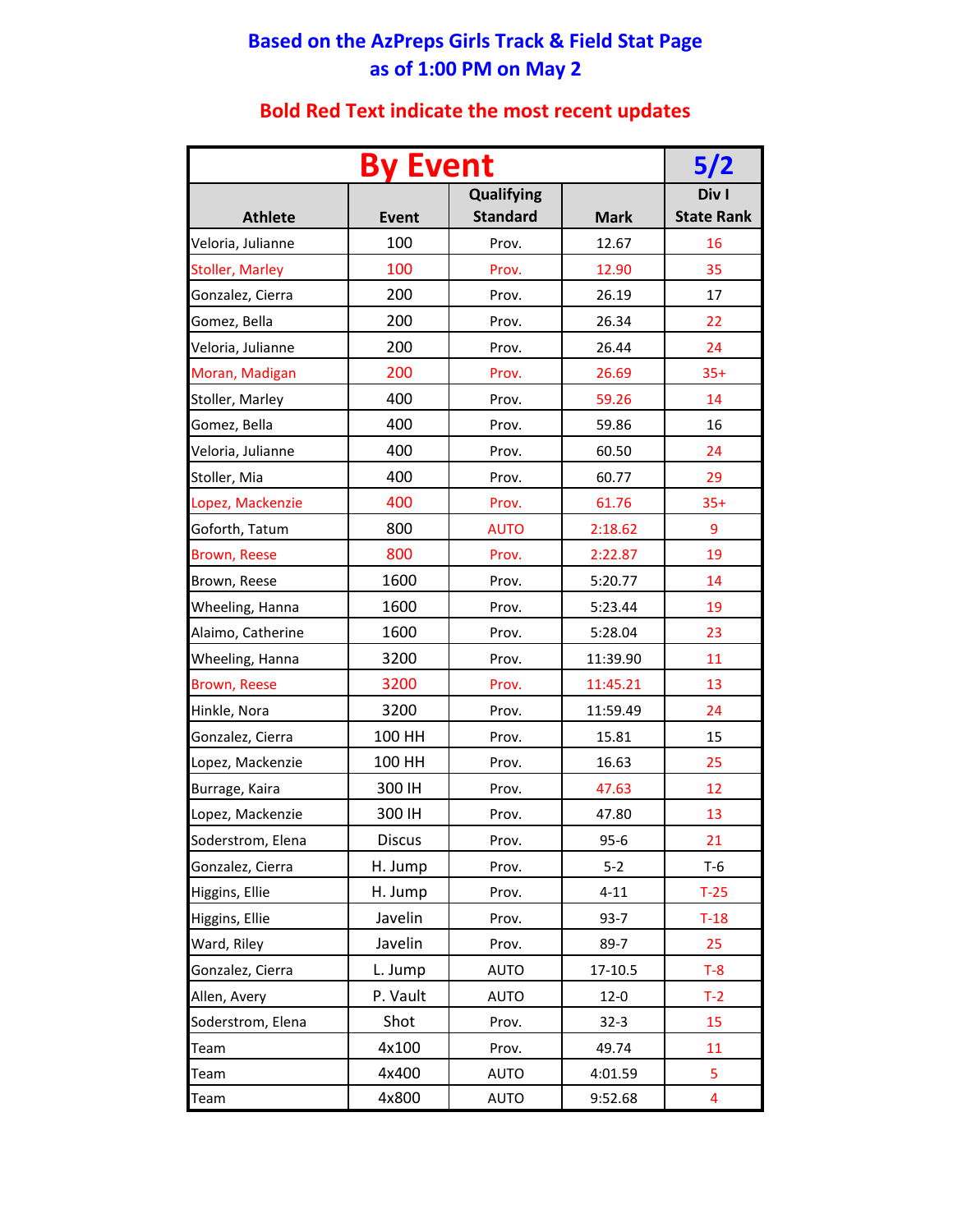## **Based on the AzPreps Girls Track & Field Stat Page as of 1:00 PM on May 2**

|                   | 5/2           |                                      |             |                            |
|-------------------|---------------|--------------------------------------|-------------|----------------------------|
| <b>Athlete</b>    | <b>Event</b>  | <b>Qualifying</b><br><b>Standard</b> | <b>Mark</b> | Div I<br><b>State Rank</b> |
| Alaimo, Catherine | 1600          | Prov.                                | 5:28.04     | 23                         |
| Allen, Avery      | P. Vault      | <b>AUTO</b>                          | $12 - 0$    | $T-2$                      |
| Brown, Reese      | 3200          | Prov.                                | 11:45.21    | 13                         |
| Brown, Reese      | 1600          | Prov.                                | 5:20.77     | 14                         |
| Brown, Reese      | 800           | Prov.                                | 2:22.87     | 19                         |
| Burrage, Kaira    | 300 IH        | Prov.                                | 47.63       | 12                         |
| Goforth, Tatum    | 800           | <b>AUTO</b>                          | 2:18.62     | 9                          |
| Gomez, Bella      | 400           | Prov.                                | 59.86       | 16                         |
| Gomez, Bella      | 200           | Prov.                                | 26.34       | 22                         |
| Gonzalez, Cierra  | H. Jump       | Prov.                                | $5 - 2$     | $T-6$                      |
| Gonzalez, Cierra  | 100 HH        | Prov.                                | 15.81       | 15                         |
| Gonzalez, Cierra  | 200           | Prov.                                | 26.19       | 17                         |
| Gonzalez, Cierra  | L. Jump       | <b>AUTO</b>                          | 17-10.5     | $T-8$                      |
| Higgins, Ellie    | Javelin       | Prov.                                | $93 - 7$    | $T-18$                     |
| Higgins, Ellie    | H. Jump       | Prov.                                | $4 - 11$    | $T-25$                     |
| Hinkle, Nora      | 3200          | Prov.                                | 11:59.49    | 24                         |
| Lopez, Mackenzie  | 300 IH        | Prov.                                | 47.80       | 13                         |
| Lopez, Mackenzie  | 100 HH        | Prov.                                | 16.63       | 25                         |
| Lopez, Mackenzie  | 400           | Prov.                                | 61.76       | $35+$                      |
| Moran, Madigan    | 200           | Prov.                                | 26.69       | $35+$                      |
| Soderstrom, Elena | Shot          | Prov.                                | $32 - 3$    | 15                         |
| Soderstrom, Elena | <b>Discus</b> | Prov.                                | $95 - 6$    | 21                         |
| Stoller, Marley   | 400           | Prov.                                | 59.26       | 14                         |
| Stoller, Marley   | 100           | Prov.                                | 12.90       | 35                         |
| Stoller, Mia      | 400           | Prov.                                | 60.77       | 29                         |
| Veloria, Julianne | 100           | Prov.                                | 12.67       | 16                         |
| Veloria, Julianne | 200           | Prov.                                | 26.44       | 24                         |
| Veloria, Julianne | 400           | Prov.                                | 60.50       | 24                         |
| Ward, Riley       | Javelin       | Prov.                                | 89-7        | 25                         |
| Wheeling, Hanna   | 3200          | Prov.                                | 11:39.90    | 11                         |
| Wheeling, Hanna   | 1600          | Prov.                                | 5:23.44     | 19                         |
| Team              | 4x100         | Prov.                                | 49.74       | 11                         |
| Team              | 4x400         | <b>AUTO</b>                          | 4:01.59     | 5                          |
| Team              | 4x800         | <b>AUTO</b>                          | 9:52.68     | 4                          |

## **Bold Red Text indicate the most recent updates**